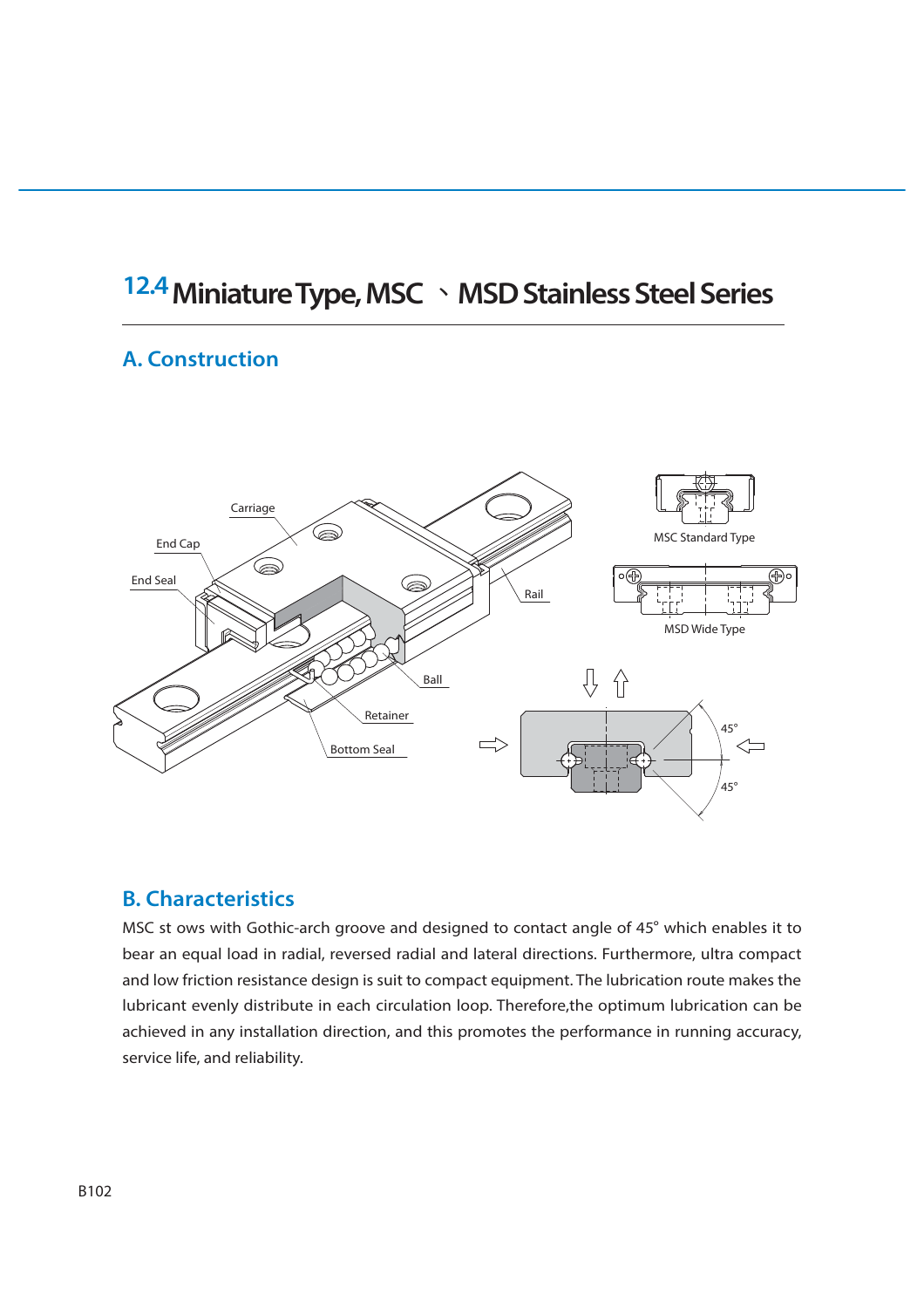#### **Four-way Equal Load**

The two trains of balls are allocated to a Gothic-arch groove contact angle at 45°, thus each train of balls can takeup an equal rated load in all four directions.

#### **Ultra Compact**

The ultra compact design is suit to the compact application with limited in space.

#### **Ball Retainer**

Design with ball retainer can prevent ball form dropping.

#### **Smooth Movement with Low Noise**

The simplifed design of circulating system with strengthened synthetic resin accessories makes the movement smooth and quiet.

#### **Interchangeability**

For interchangeable type of linear guideway, the dimensional tolerances are strictly maintained within a reasonable range, and this has made the random matching of the same size of rails and carriages possible. Therefore, the similar preload and accuracy can be obtained even under the random matching condition. As a result of this advantage, the linear guideway can be stocked as standard parts, the installation and maintenance become more convenient. Moreover, this is also benefcial for shortening the delivery time.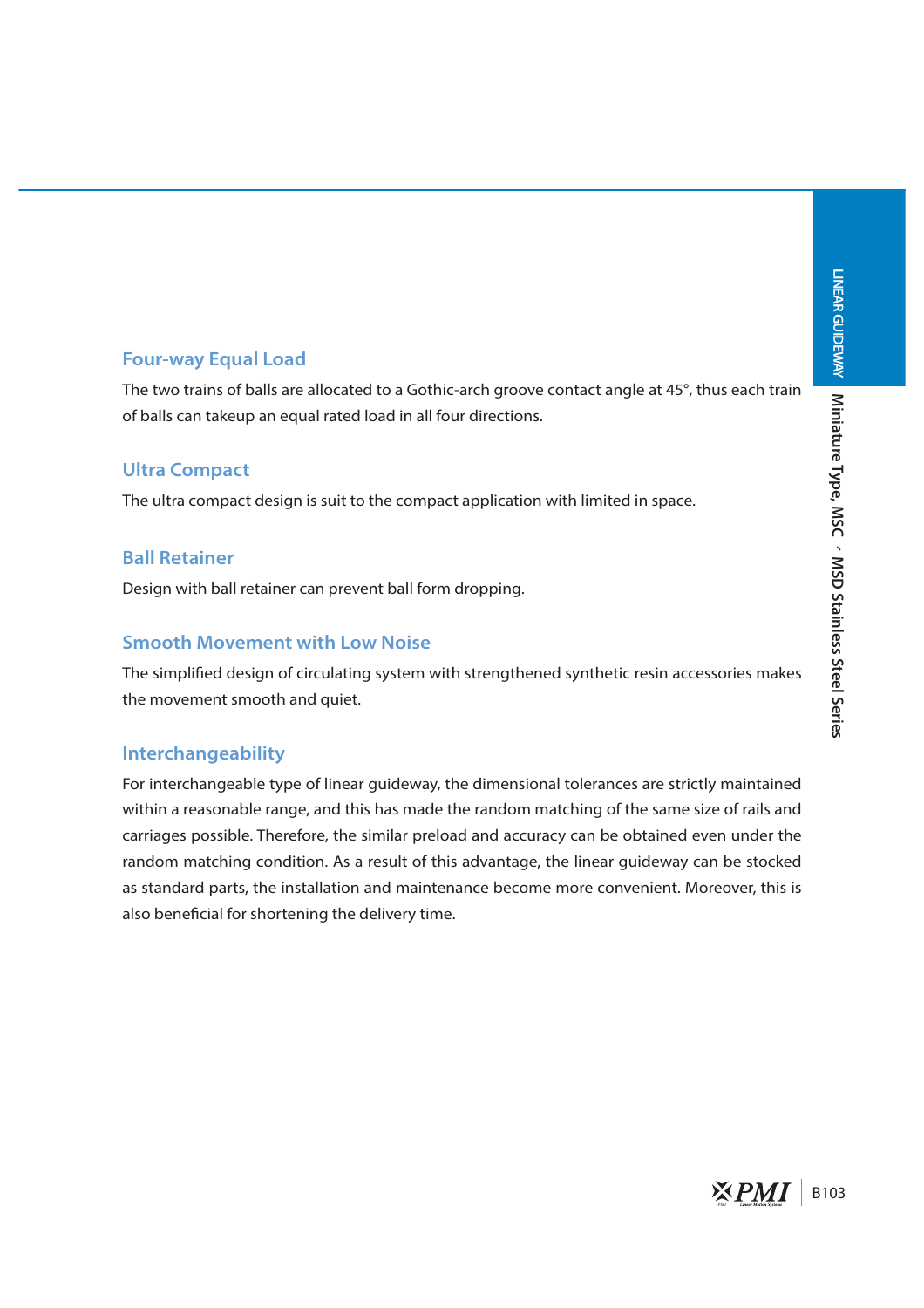# **C. Description of Specifcation**

# **(1) Non-interchangeable Type**

|                                                                                | <b>MSC</b> | $\overline{2}$ | F <sub>0</sub> |  |
|--------------------------------------------------------------------------------|------------|----------------|----------------|--|
| Series: MSC, MSD                                                               |            |                |                |  |
| Size: 7, 9, 12, 15                                                             |            |                |                |  |
| Carriage type: M: Standard type (Stainless)<br>LM: Heavy load type (Stainless) |            |                |                |  |
| Number of carriages per rail : 1, 2, 3                                         |            |                |                |  |
| Dust protection option of carriage : LL, RR (refer to chapter 15.1 Dust Proof) |            |                |                |  |
| Preload: FZ (Clearance), FC (Light preload), F0 (Medium preload)               |            |                |                |  |
| Code of special carriage : No symbol, A, B,                                    |            |                |                |  |
| Rail type: R (Counter bore type)                                               |            |                |                |  |
| Rail length (mm)                                                               |            |                |                |  |
| Rail hole pitch from start side (E1, see Fig.12.4)                             |            |                |                |  |
| Rail hole pitch to the end side (E2, see Fig.12.4)                             |            |                |                |  |
| Accuracy grade: N, H, P                                                        |            |                |                |  |
| Stainless steel                                                                |            |                |                |  |
| Code of special rail : No symbol, A, B                                         |            |                |                |  |
| Number of rails per axis : No symbol, II, III, IV                              |            |                |                |  |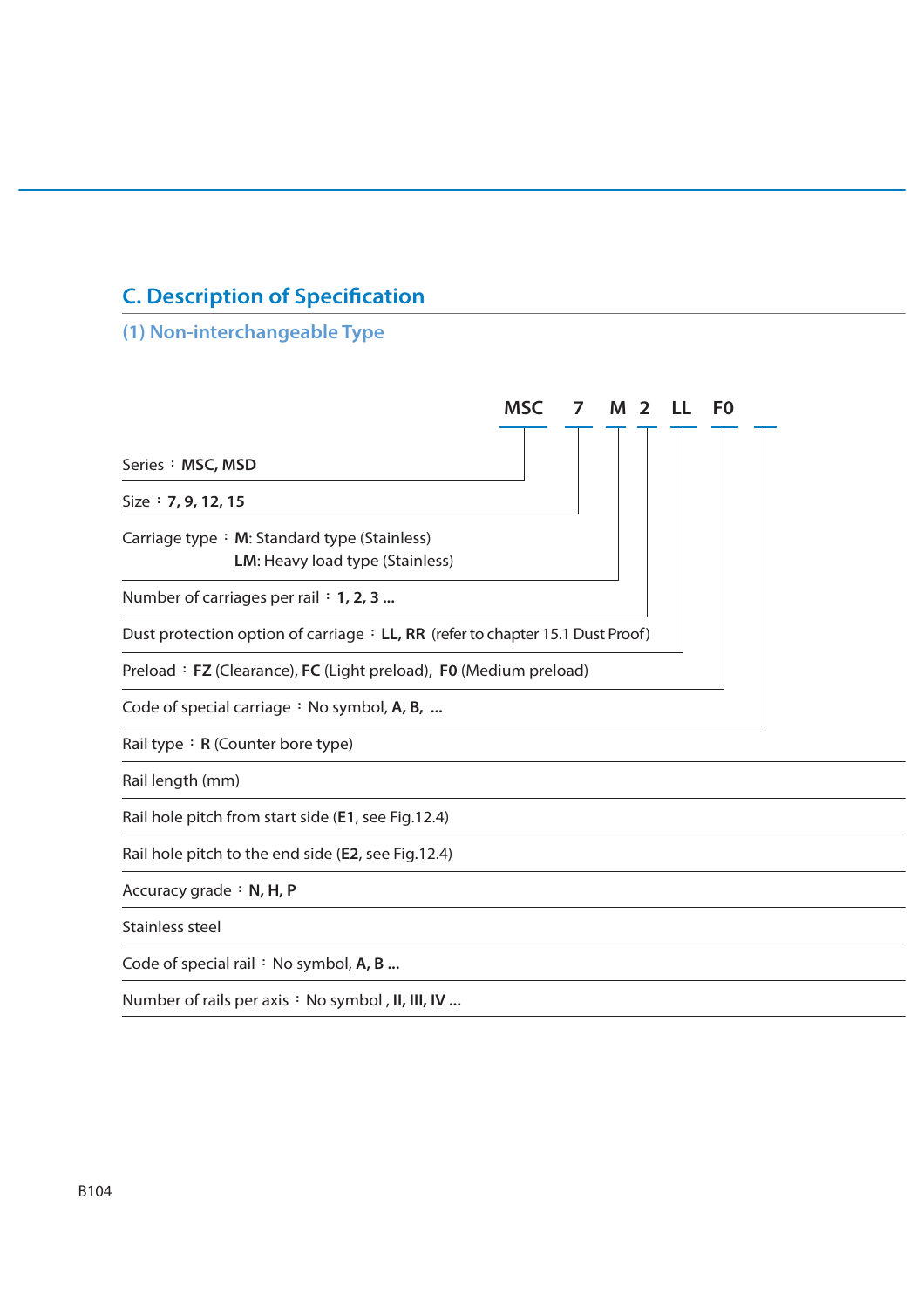

 $\sum_{\text{par}}$   $\sum_{\text{Linear Meas } 5 \text{mean}}$  | B105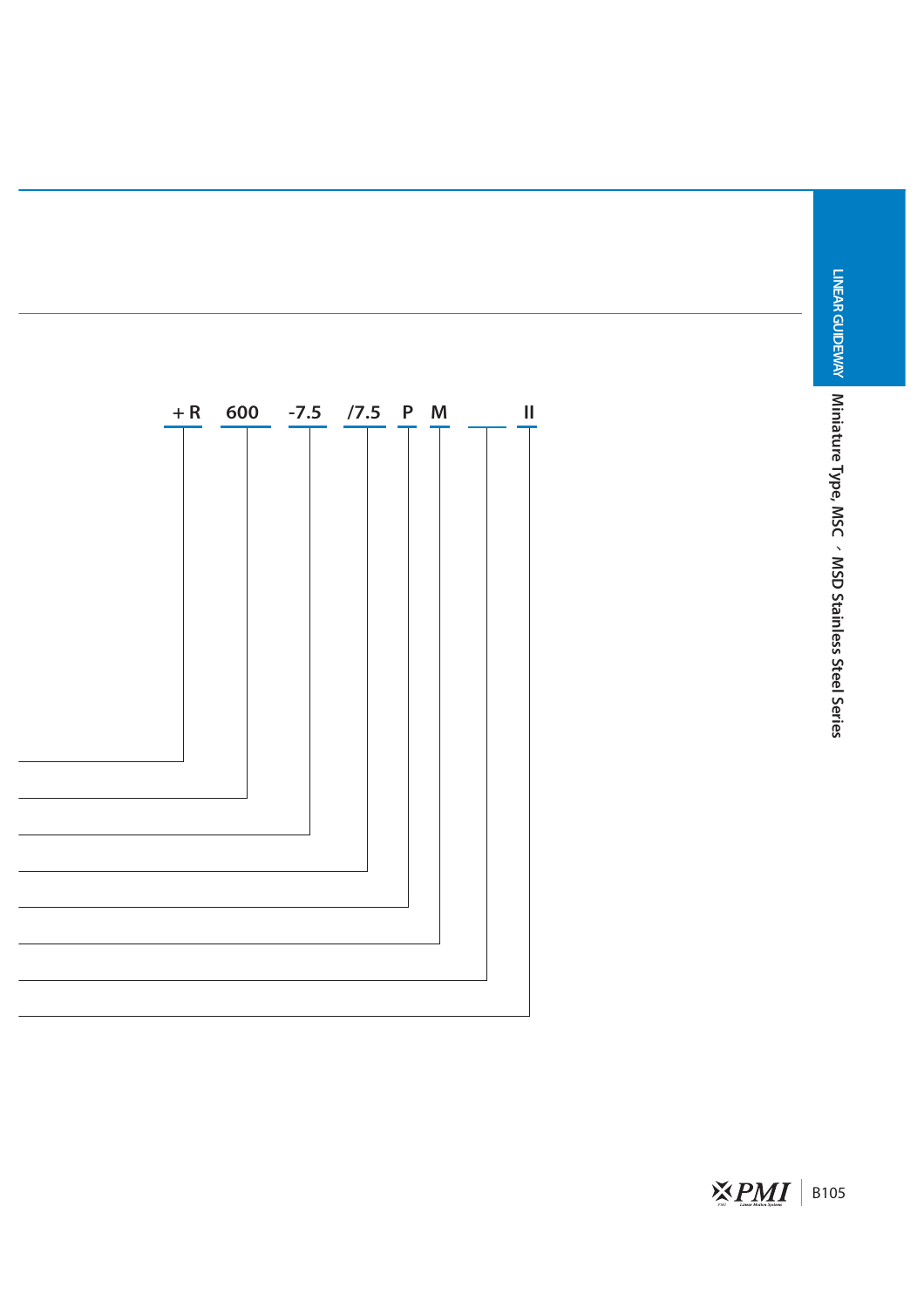

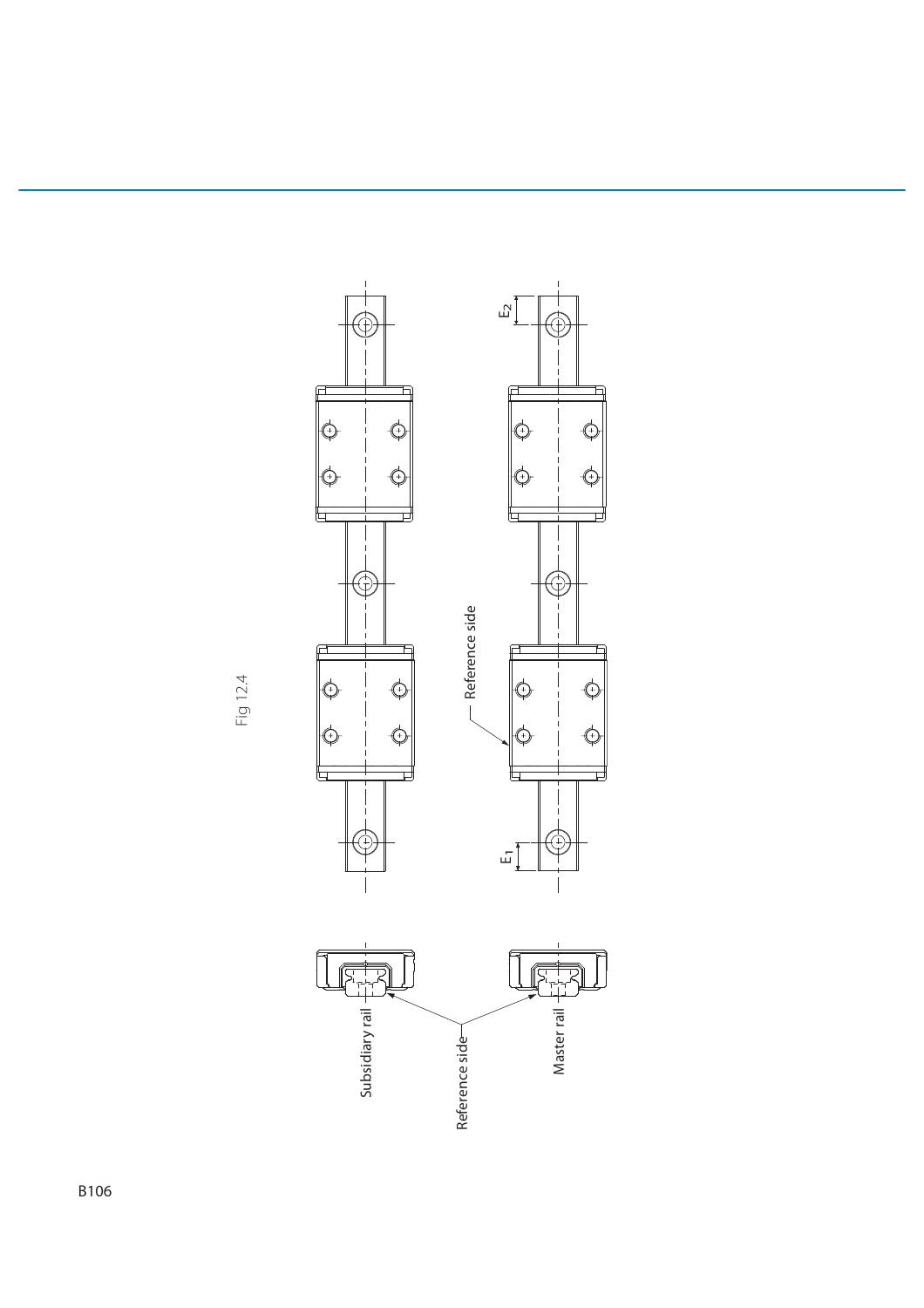

# LINEAR GUIDEWAY Miniature Type, MSC < MSD Stainless Steel Series **Miniature Type, MSC 㜮MSD Stainless Steel Series**

#### **Code of Rail**

|                                                    | <b>MSC</b> | 7 R | 600 | $-7.5$ /7.5 N | M |  |
|----------------------------------------------------|------------|-----|-----|---------------|---|--|
| Series: MSC, MSD                                   |            |     |     |               |   |  |
| Size $: 7, 9, 12, 15$                              |            |     |     |               |   |  |
| Rail type : $R$ (Counter bore type)                |            |     |     |               |   |  |
| Rail length (mm)                                   |            |     |     |               |   |  |
| Rail hole pitch from start side (E1, see Fig.12.4) |            |     |     |               |   |  |
| Rail hole pitch to the end side (E2, see Fig.12.4) |            |     |     |               |   |  |
| Accuracy grade $\div$ N, H                         |            |     |     |               |   |  |
| Stainless steel                                    |            |     |     |               |   |  |
| Code of special rail : No symbol, A, B             |            |     |     |               |   |  |

**LINEAR GUIDEWAY**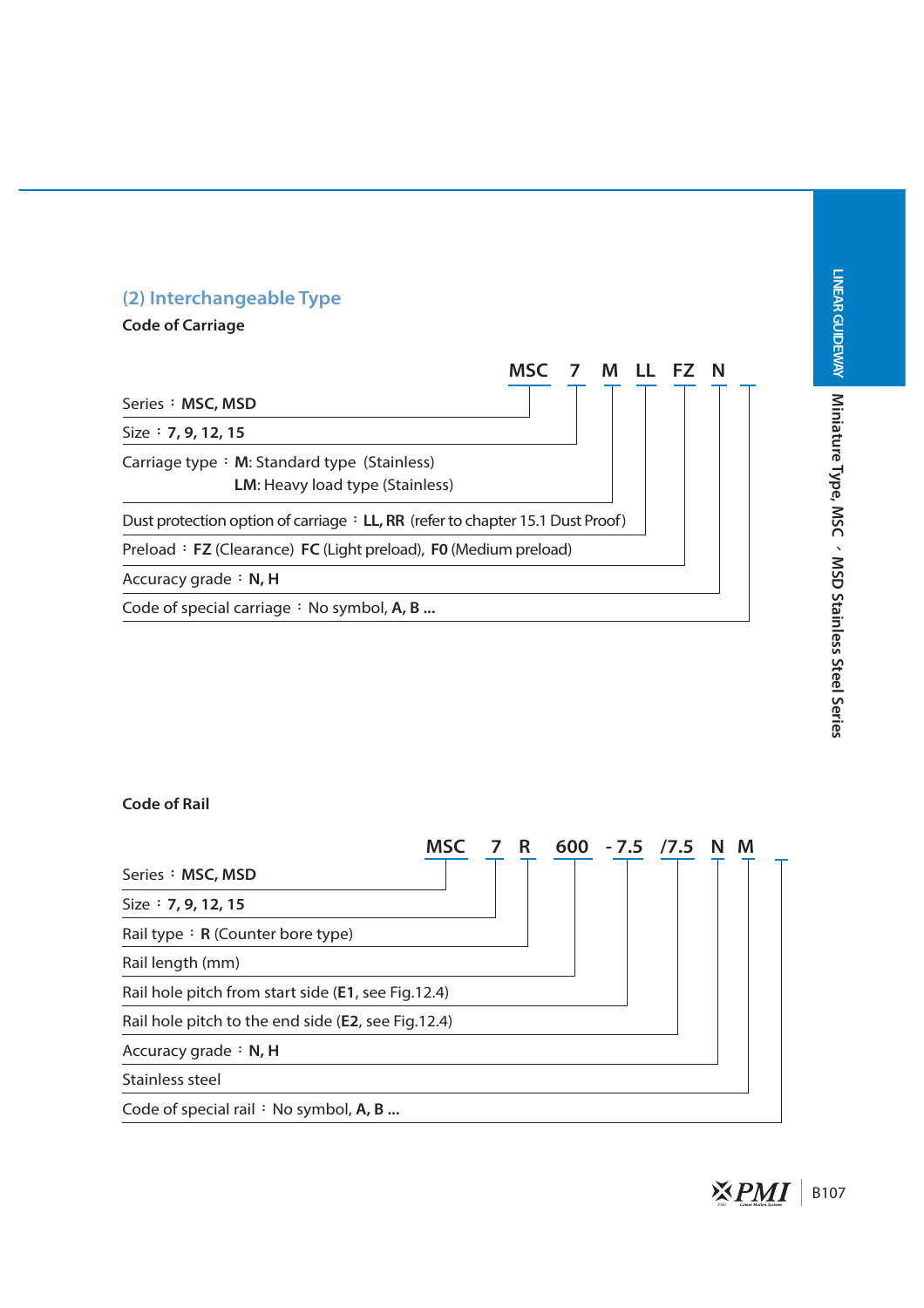# **F. Accuracy Grade**



# **Table 1 Running Parallelism**

| <b>Rail length (mm)</b>  |         | Running Parallelism Values( $\mu$ m) |   |                |  |
|--------------------------|---------|--------------------------------------|---|----------------|--|
| Above                    | Or less | N                                    | н | P              |  |
| $\overline{\phantom{0}}$ | 40      | 8                                    | 4 | 1              |  |
| 40                       | 70      | 10                                   | 4 |                |  |
| 70                       | 100     | 11                                   | 4 | 2              |  |
| 100                      | 130     | 12                                   | 5 | $\overline{2}$ |  |
| 130                      | 160     | 13                                   | 6 | $\overline{2}$ |  |
| 160                      | 190     | 14                                   | 7 | $\overline{2}$ |  |
| 190                      | 220     | 15                                   | 7 | 3              |  |
| 220                      | 250     | 16                                   | 8 | 3              |  |
| 250                      | 280     | 17                                   | 8 | 3              |  |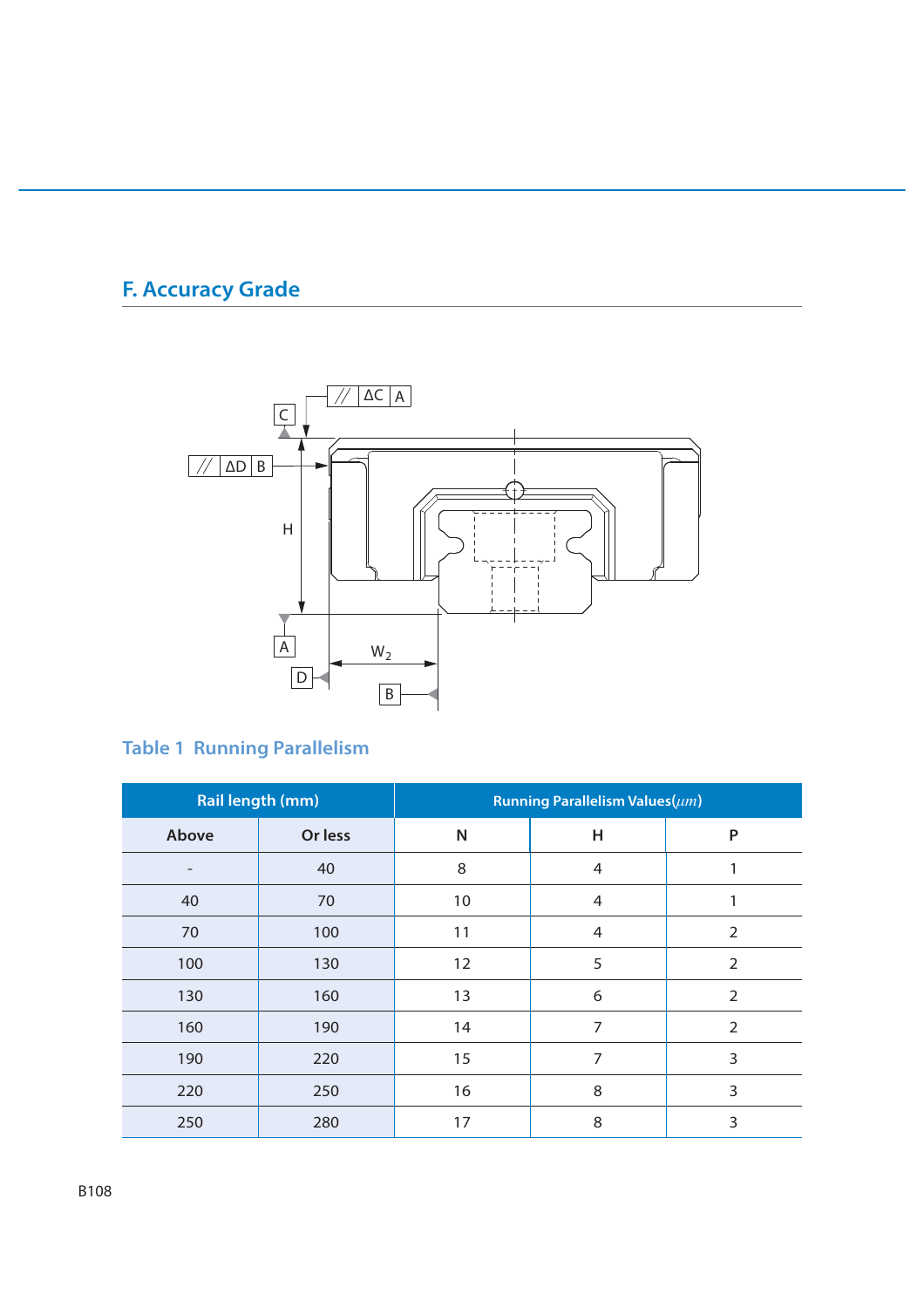| <b>Rail length (mm)</b> |         | Running Parallelism Values( $\mu$ m) |             |                |  |  |
|-------------------------|---------|--------------------------------------|-------------|----------------|--|--|
| Above                   | Or less | $\mathsf{N}$                         | Н           | ${\sf P}$      |  |  |
| 280                     | 310     | 17                                   | $\mathsf 9$ | $\mathsf 3$    |  |  |
| 310                     | 340     | 18                                   | $\mathsf 9$ | $\mathsf 3$    |  |  |
| 340                     | 370     | 18                                   | 10          | $\mathsf 3$    |  |  |
| 370                     | 400     | 19                                   | 10          | $\mathsf 3$    |  |  |
| 400                     | 430     | 20                                   | 11          | $\overline{4}$ |  |  |
| 430                     | 460     | 20                                   | 12          | $\overline{4}$ |  |  |
| 460                     | 490     | 21                                   | 12          | $\overline{4}$ |  |  |
| 490                     | 520     | 21                                   | 12          | $\overline{4}$ |  |  |
| 520                     | 550     | 22                                   | 12          | $\overline{4}$ |  |  |
| 550                     | 580     | 22                                   | 13          | $\overline{4}$ |  |  |
| 580                     | 610     | 22                                   | 13          | $\overline{4}$ |  |  |
| 610                     | 640     | 22                                   | 13          | $\overline{4}$ |  |  |
| 640                     | 670     | 23                                   | 13          | $\overline{4}$ |  |  |
| 670                     | 700     | 23                                   | 13          | 5              |  |  |
| 700                     | 730     | 23                                   | 14          | 5              |  |  |
| 730                     | 760     | 23                                   | 14          | 5              |  |  |
| 760                     | 790     | 23                                   | 14          | 5              |  |  |
| 790                     | 820     | 23                                   | 14          | $\sqrt{5}$     |  |  |
| 820                     | 850     | 24                                   | 14          | 5              |  |  |
| 850                     | 880     | 24                                   | 15          | 5              |  |  |
| 880                     | 910     | 24                                   | 15          | 5              |  |  |
| 910                     | 940     | 24                                   | 15          | 5              |  |  |
| 940                     | 970     | 24                                   | 15          | 5              |  |  |
| 970                     | 1000    | 25                                   | 16          | 5              |  |  |

**LINEAR GUIDEWAY**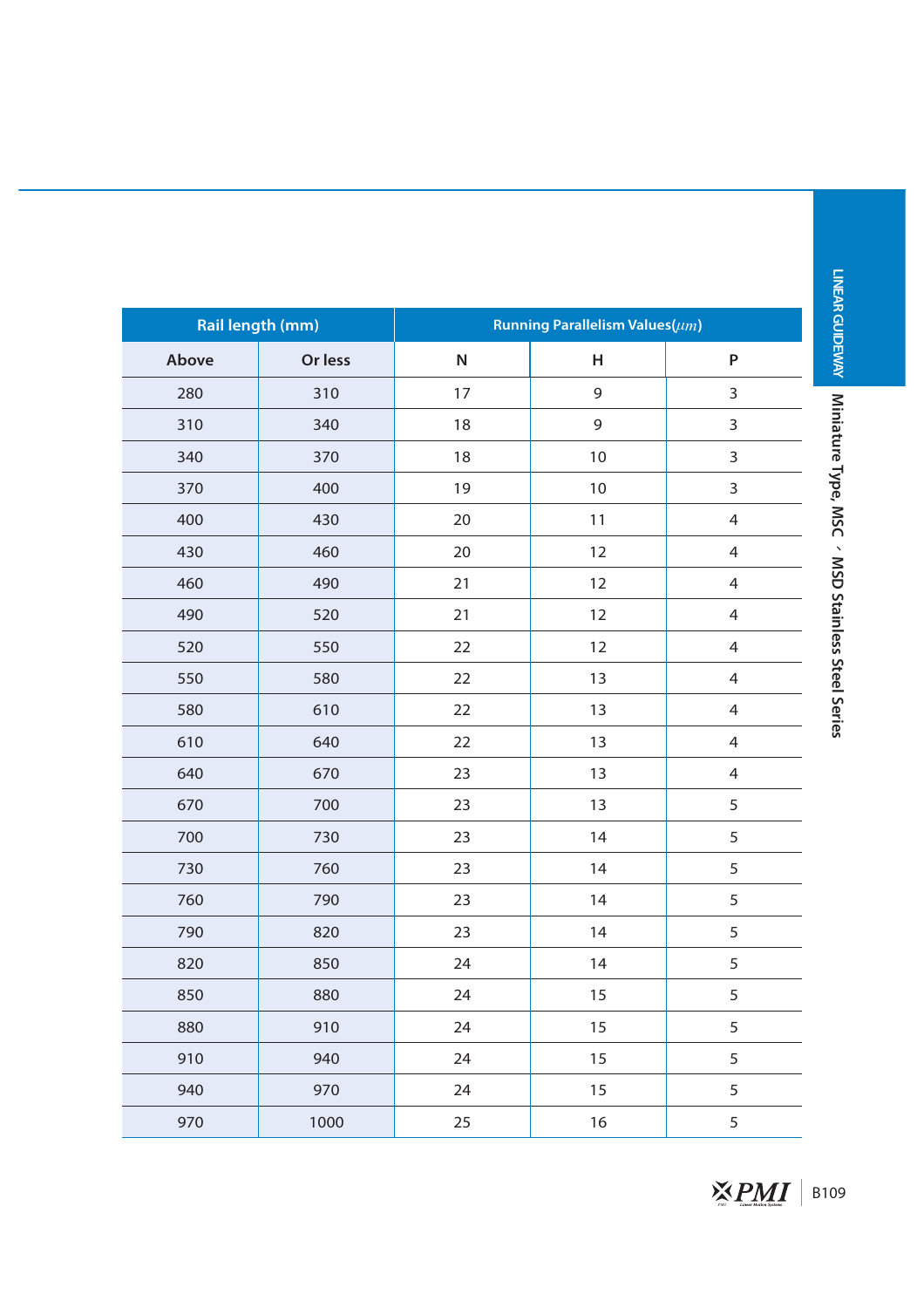|                     |                                                    | <b>Accuracy Grade</b>        |                  |                |  |  |
|---------------------|----------------------------------------------------|------------------------------|------------------|----------------|--|--|
| <b>Model</b><br>No. | Item                                               | <b>Normal</b><br>N           | <b>High</b><br>н | Precision<br>P |  |  |
|                     | Tolerance for height H                             | $\pm 0.04$                   | $\pm 0.02$       | $\pm 0.01$     |  |  |
|                     | Height difference AH                               | 0.03                         | 0.015            | 0.007          |  |  |
| $\overline{7}$<br>9 | Tolerance for distance $W_2$                       | $\pm 0.04$                   | $\pm 0.025$      | ±0.015         |  |  |
| 12<br>15            | Difference in distance $W_2(\Delta W_2)$           | 0.03                         | 0.02             | 0.01           |  |  |
|                     | Running parallelism of surface C<br>with surface A | $\Delta C$ (see the table 1) |                  |                |  |  |
|                     | Running parallelism of surface D<br>with surface B | $\Delta D$ (see the table 1) |                  |                |  |  |

# **A Non-Interchangeable Type**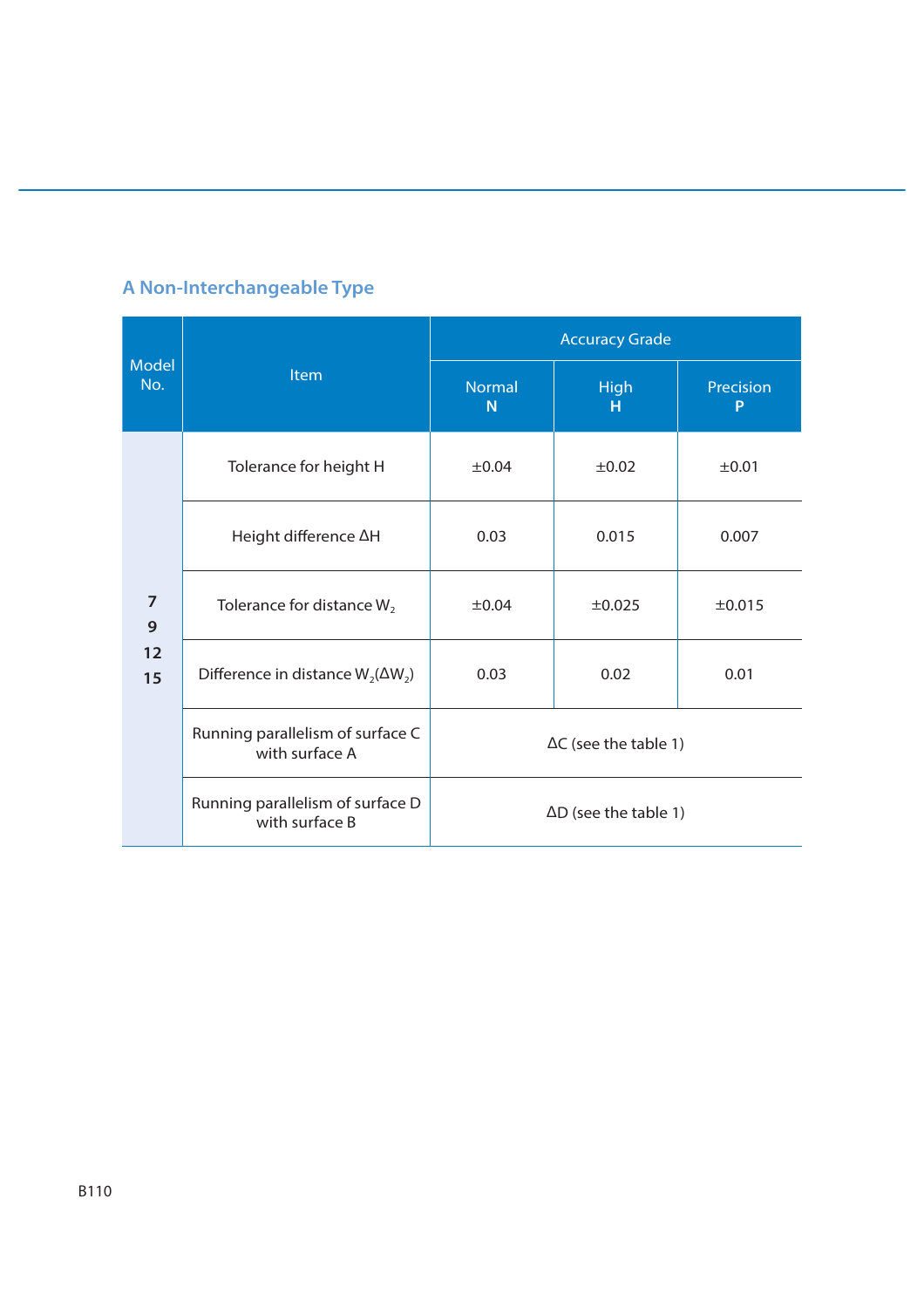# **B Interchangeable Type**

|                | Model<br>Item<br>No.                               |                                                    | <b>Accuracy Grade</b>           |                  |  |
|----------------|----------------------------------------------------|----------------------------------------------------|---------------------------------|------------------|--|
|                |                                                    |                                                    | <b>Normal</b><br>N <sub>1</sub> | <b>High</b><br>н |  |
|                |                                                    | Tolerance for height H                             | $\pm 0.04$                      | $\pm 0.02$       |  |
|                | Tolerance for distance $W_2$                       |                                                    | $\pm 0.04$                      | $\pm 0.025$      |  |
| $\overline{7}$ | Paired                                             | Height difference $(\Delta H)$                     | 0.03                            | 0.015            |  |
| 9<br>12        | single-<br>rail<br>$W_2(\Delta W_2)$               | Difference in distance                             | 0.03                            | 0.02             |  |
| 15             | Paired multiple-rail height<br>difference (ΔH)     |                                                    | 0.07                            | 0.04             |  |
|                | Running parallelism of surface C<br>with surface A |                                                    | $\Delta C$ (see the table 1)    |                  |  |
|                |                                                    | Running parallelism of surface D<br>with surface B | $\Delta D$ (see the table 1)    |                  |  |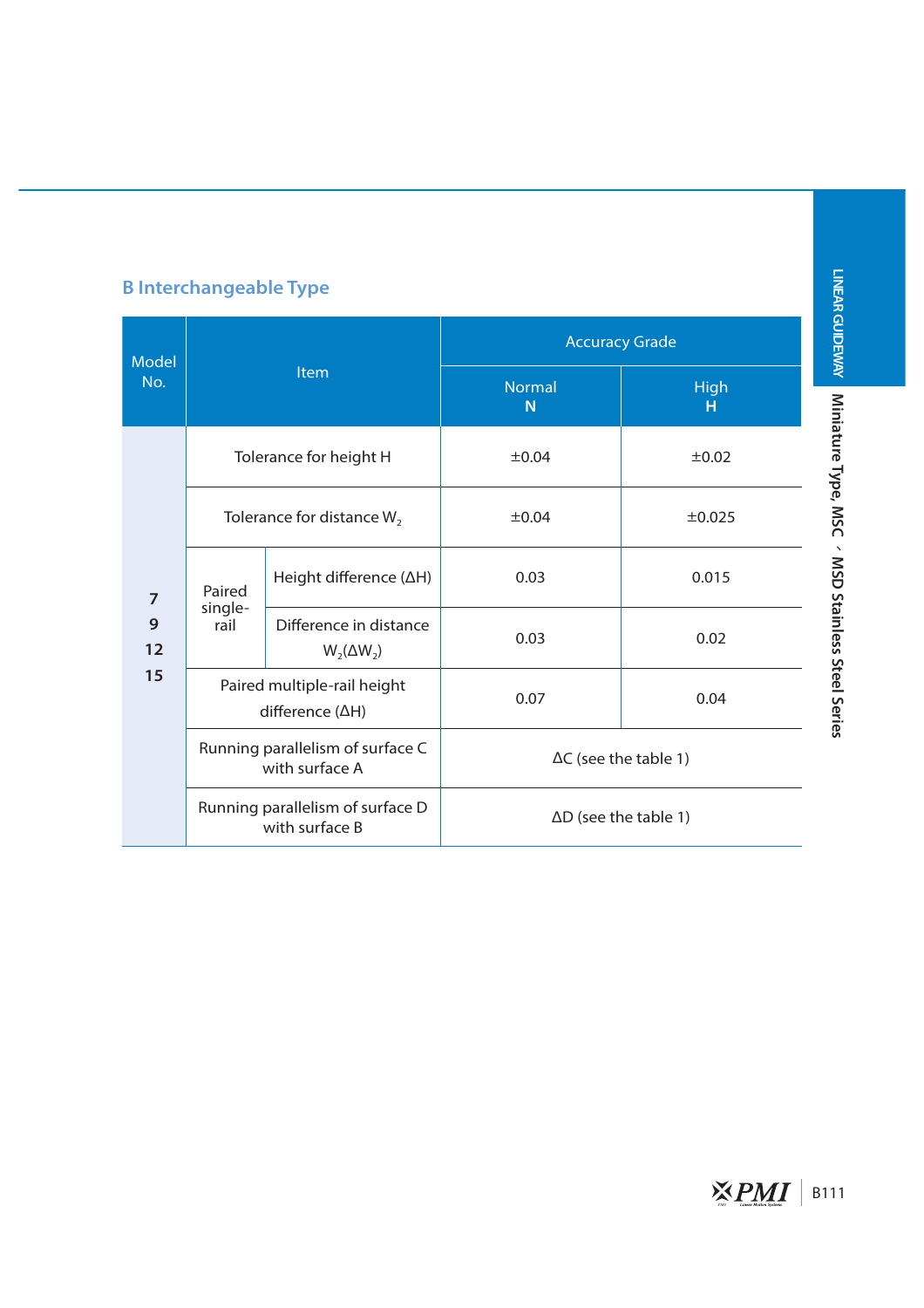### **G. Preload Grade**

| <b>Series</b>       | <b>Preload grade</b>        |                    |                            |  |  |  |
|---------------------|-----------------------------|--------------------|----------------------------|--|--|--|
|                     | Clearance (FZ)              | Light preload (FC) | <b>Medium preload (F0)</b> |  |  |  |
| MSC7                |                             |                    |                            |  |  |  |
| MSC <sub>9</sub>    |                             | Clearance          | $0.01 - 0.02C$             |  |  |  |
| MSC <sub>12</sub>   | Clearance $4{\sim}10\mu m$  | 2µm~0.01C          |                            |  |  |  |
| MSC <sub>15</sub>   |                             |                    |                            |  |  |  |
| MSC7L               |                             |                    |                            |  |  |  |
| MSC9L               | Clearance $4 \sim 10 \mu m$ | Clearance          | $0.01 - 0.02C$             |  |  |  |
| MSC <sub>12</sub> L |                             | 2µm~0.01C          |                            |  |  |  |
| MSC15L              |                             |                    |                            |  |  |  |
| MSD <sub>7</sub>    |                             |                    |                            |  |  |  |
| MSD <sub>9</sub>    | Clearance $4{\sim}10\mu m$  | Clearance          | $0.01 - 0.02C$             |  |  |  |
| MSD <sub>12</sub>   |                             | 2µm~0.01C          |                            |  |  |  |
| MSD <sub>15</sub>   |                             |                    |                            |  |  |  |
| MSD7L               |                             |                    |                            |  |  |  |
| MSD9L               | Clearance $4{\sim}10\mu m$  | Clearance          | $0.01 - 0.02C$             |  |  |  |
| MSD <sub>12</sub> L |                             | 2µm~0.01C          |                            |  |  |  |
| MSD <sub>15</sub> L |                             |                    |                            |  |  |  |

Note: C is basic dynamic load rating in above table. Refer to the specifcation of products, please.

#### **H. The Shoulder Height and Corner Radius for Installation**

#### **MSC series**



| <b>Model</b><br>No. | $r_{1}$<br>(max.) | r <sub>2</sub><br>(max.) | $h_1$ | h <sub>2</sub> | H <sub>2</sub> |
|---------------------|-------------------|--------------------------|-------|----------------|----------------|
| 7                   | 0.2               | 0.2                      | 1.0   | 3              | 1.5            |
| 9                   | 0.2               | 0.3                      | 1.7   | 3              | 2.2            |
| $12 \overline{ }$   | 0.3               | 0.4                      | 2.5   | 4              | З              |
| 15                  | 0.5               | 0.5                      | 3.5   | 5              |                |

Unit: mm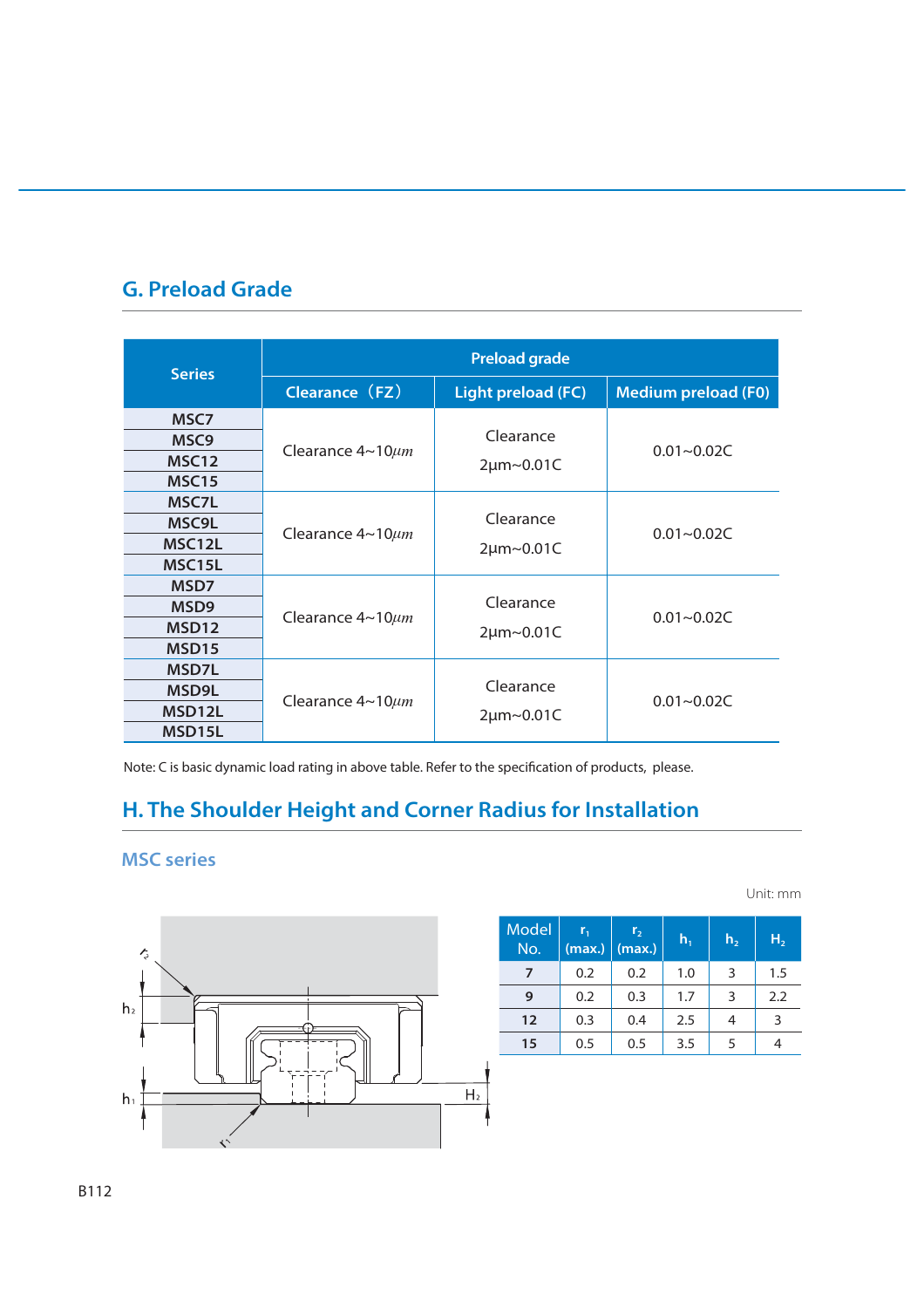# **LINEAR GUIDEWAY**

#### **MSD series**



|              |                   |                          |         |                | Unit: mm       |
|--------------|-------------------|--------------------------|---------|----------------|----------------|
| Model<br>No. | $r_{1}$<br>(max.) | r <sub>2</sub><br>(max.) | $h_{1}$ | h <sub>2</sub> | H <sub>2</sub> |
| 7            | 0.2               | 0.2                      | 1.5     | 3              | 2              |
| 9            | 0.2               | 0.3                      | 3.2     | 3              | 3.7            |
| 12           | 0.3               | 0.4                      | 3.5     | 4              |                |
| 15           | 0.5               | 0.5                      | 3.5     | 5              |                |

# **I. Dimensional Tolerance of Mounting Surface**

#### **MSCȮMSD Series**

The tolerances of parallelism between two axes are shown as below.

#### The parallel deviation between two axes (e<sub>1</sub>)

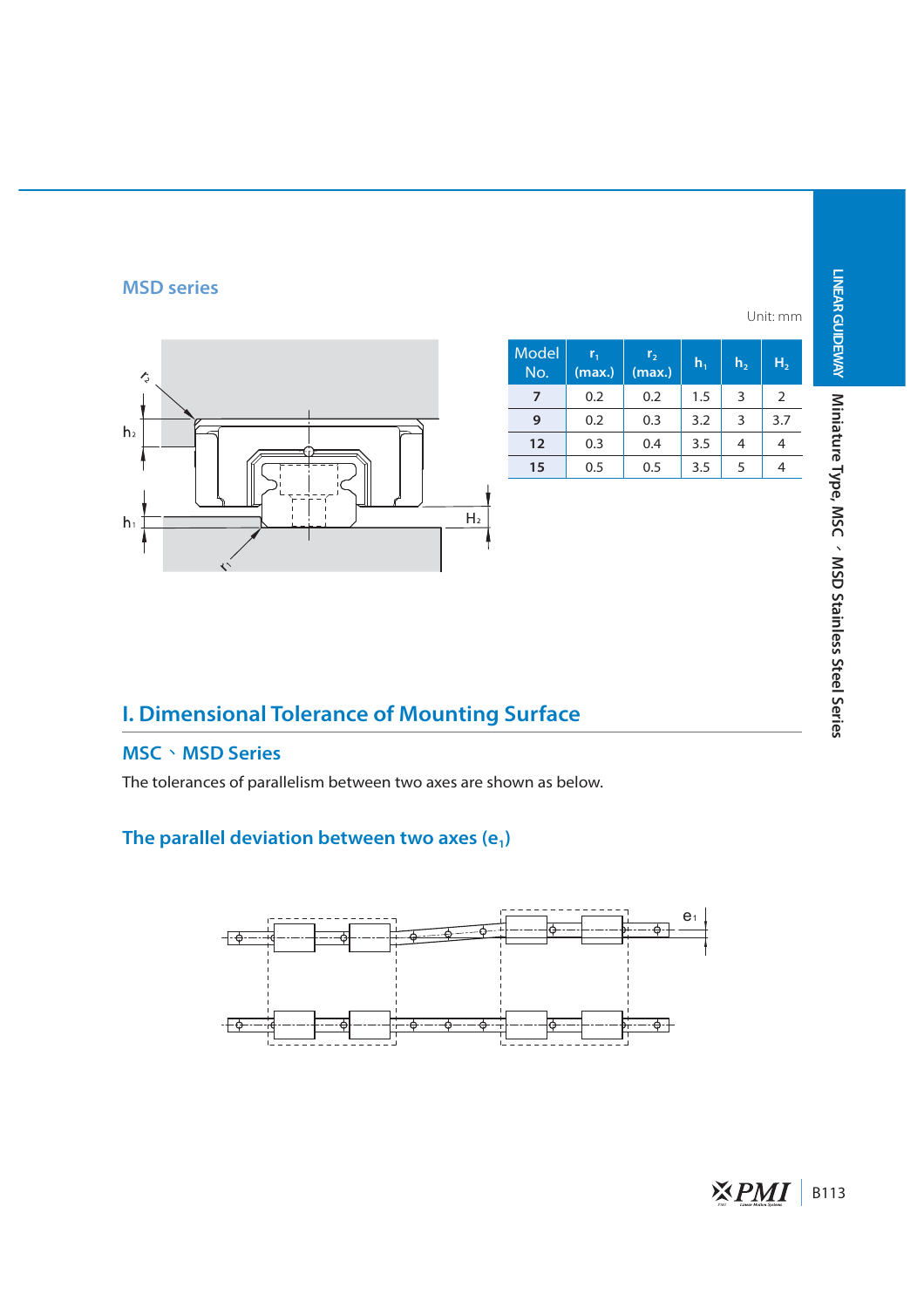Unit:  $\mu$ *m* 

| <b>Model No.</b>    | <b>Preload Grade</b> |     |                |  |  |
|---------------------|----------------------|-----|----------------|--|--|
|                     | FZ.                  | FC. | F <sub>0</sub> |  |  |
| MSC 7 MSD7          | 12                   |     |                |  |  |
| MSC 9 MSD9          | 15                   |     |                |  |  |
| <b>MSC 12 MSD12</b> | 20                   |     |                |  |  |
| <b>MSC 15 MSD15</b> | 25                   |     |                |  |  |

#### Level difference between two axes (e<sub>2</sub>)



Unit:  $\mu$ *m* 

| <b>Model No.</b>    | <b>Preload Grade</b> |     |                |  |  |
|---------------------|----------------------|-----|----------------|--|--|
|                     | FZ.                  | FC. | F <sub>0</sub> |  |  |
| MSC 7 MSD7          | 25                   | 25  | 6              |  |  |
| MSC 9 MSD9          | 35                   | 35  | 6              |  |  |
| <b>MSC 12 MSD12</b> | 50                   | 50  | 12             |  |  |
| <b>MSC 15 MSD15</b> | 60                   | 60  | 20             |  |  |

Note: The permissible values in table are applicable when the span is 200mm wide.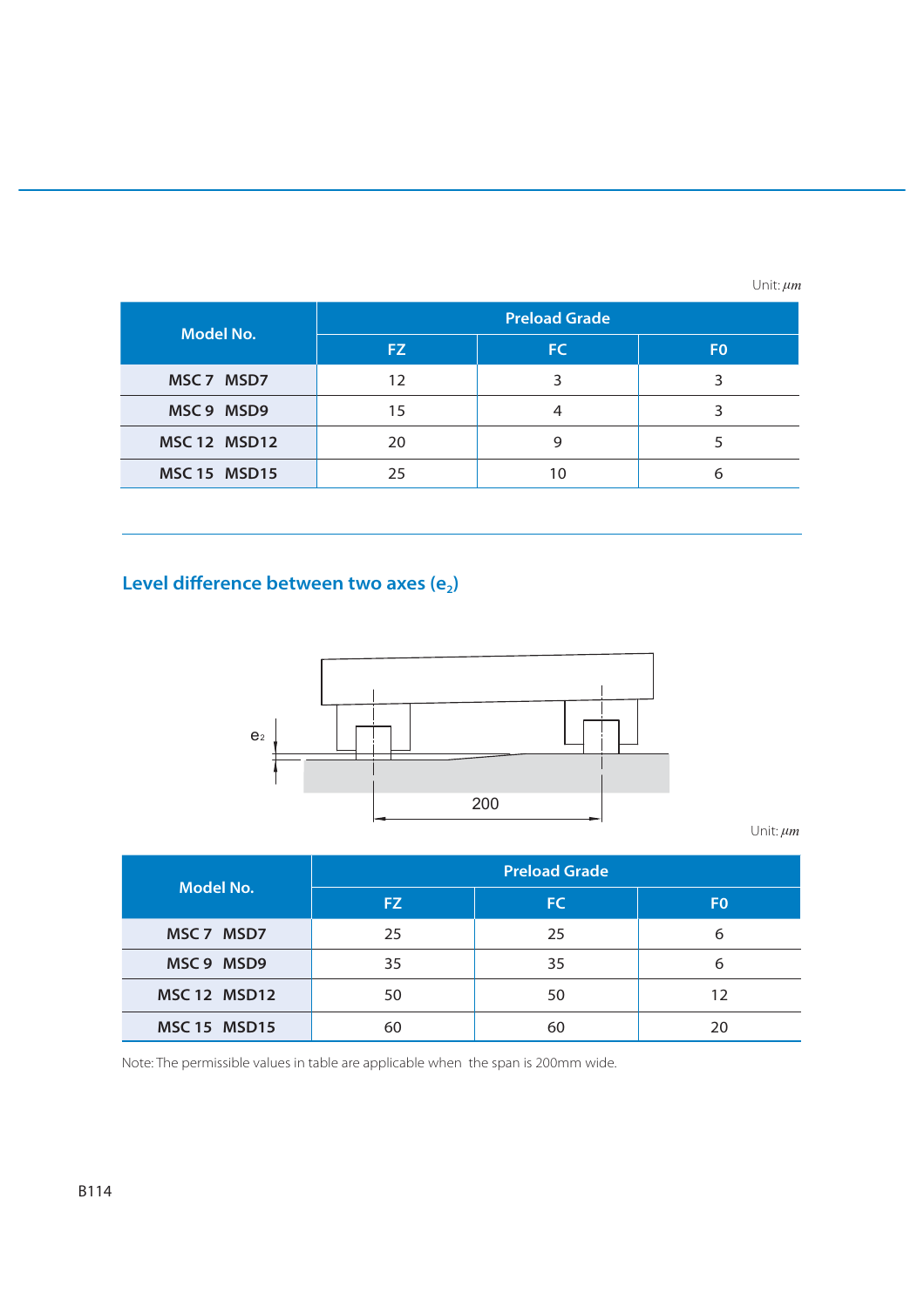# **J. Rail Maximum Length and Standrad**



*L=(n-1)×P+2×E*

- *L*: Total Length of rail *(mm)*
- *n*: Nuber of mounting holes
- *P*: Distance between any two holes *(mm)*
- *E*: Distance from the center of the last hole to the edge *(mm)*

Unit:  $\mu$ *m* 

|            | <b>Model No.</b> | <b>Standard</b><br>Pitch (P) | <b>Standard</b><br>$(E_{std.})$ | <b>Standard (maximum)</b><br>$(L_0$ max.) |
|------------|------------------|------------------------------|---------------------------------|-------------------------------------------|
|            | $\overline{7}$   | 15                           | 5                               | 1000                                      |
| <b>MSC</b> | 9                | 20                           | 7.5                             | 1000                                      |
|            | 12               | 25                           | 10                              | 1000 (2000)                               |
|            | 15               | 40                           | 15                              | 1000 (2000)                               |
|            | $\overline{7}$   | 30                           | 10                              | 1000 (2000)                               |
|            | 9                | 30                           | 10                              | 1000 (2000)                               |
| <b>MSD</b> | 12               | 40                           | 15                              | 1000 (2000)                               |
|            | 15               | 40                           | 15                              | 1000 (2000)                               |

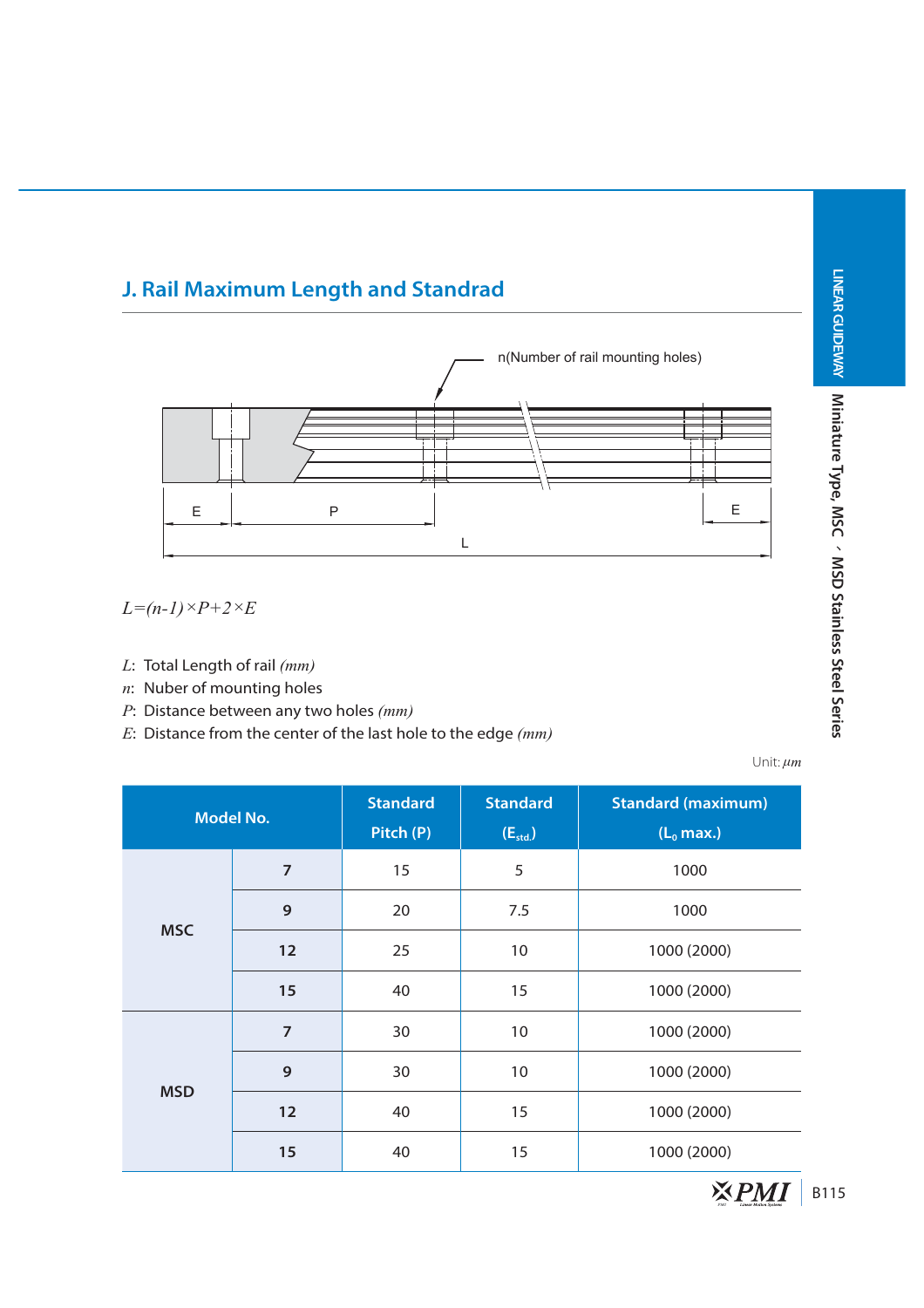# **Dimensions of MSC-M / MSC-LM**

**Product LINEAR GUIDEWAY AUNTS ARRIVED AT A LINEAR GUIDEWAY A Specifications** 

Product

**Dimensions of MSC B116**<br>B116 LINEAR GUIDEWAY Specifications Dimensions of MSC



Unit: mm

| Model No.                            |             |            | <b>External dimension</b> |                |                | Carriage dimension |          |                 |              |     |        |  |  |  |
|--------------------------------------|-------------|------------|---------------------------|----------------|----------------|--------------------|----------|-----------------|--------------|-----|--------|--|--|--|
|                                      | Height<br>Н | Width<br>W | Length                    | W <sub>2</sub> | H <sub>2</sub> | B                  |          | $S \times \ell$ | $L_1$        |     | G      |  |  |  |
| MSC 7 M<br>MSC 7 LM                  | 8           | 17         | 23.6<br>33.1              | 5              | 1.5            | 12                 | 8<br>13  | $M2\times2.5$   | 18.4<br>27.9 | 3.5 | Ø0.8   |  |  |  |
| MSC 9 M<br><b>MSC 9 LM</b>           | 10          | 20         | 31.1<br>41.3              | 5.5            | 2.2            | 15                 | 10<br>16 | $M3\times3$     | 25.8<br>36   | 4.5 | Ø1     |  |  |  |
| <b>MSC 12 M</b><br><b>MSC 12 LM</b>  | 13          | 27         | 34.6<br>47.6              | 7.5            | 3              | 20                 | 15<br>20 | $M3\times3.6$   | 28<br>41     | 6   | Ø1.5   |  |  |  |
| <b>MSC 15 M</b><br><b>IMSC 15 LM</b> | 16          | 32         | 43.5<br>60.5              | 8.5            | $\overline{4}$ | 25                 | 20<br>25 | $M3\times4.2$   | 36.1<br>53.1 | 7   | $G-M3$ |  |  |  |

Note: The basic dynamic load rating C of ball type is based on the 50 km for nomonal life. The conversion between C for 50 km and C<sub>100</sub> for 100 km is C=1.26 x C<sub>100</sub>.

Note\*: Single: Single carriage/ Double: Double carriages closely contacting with each other.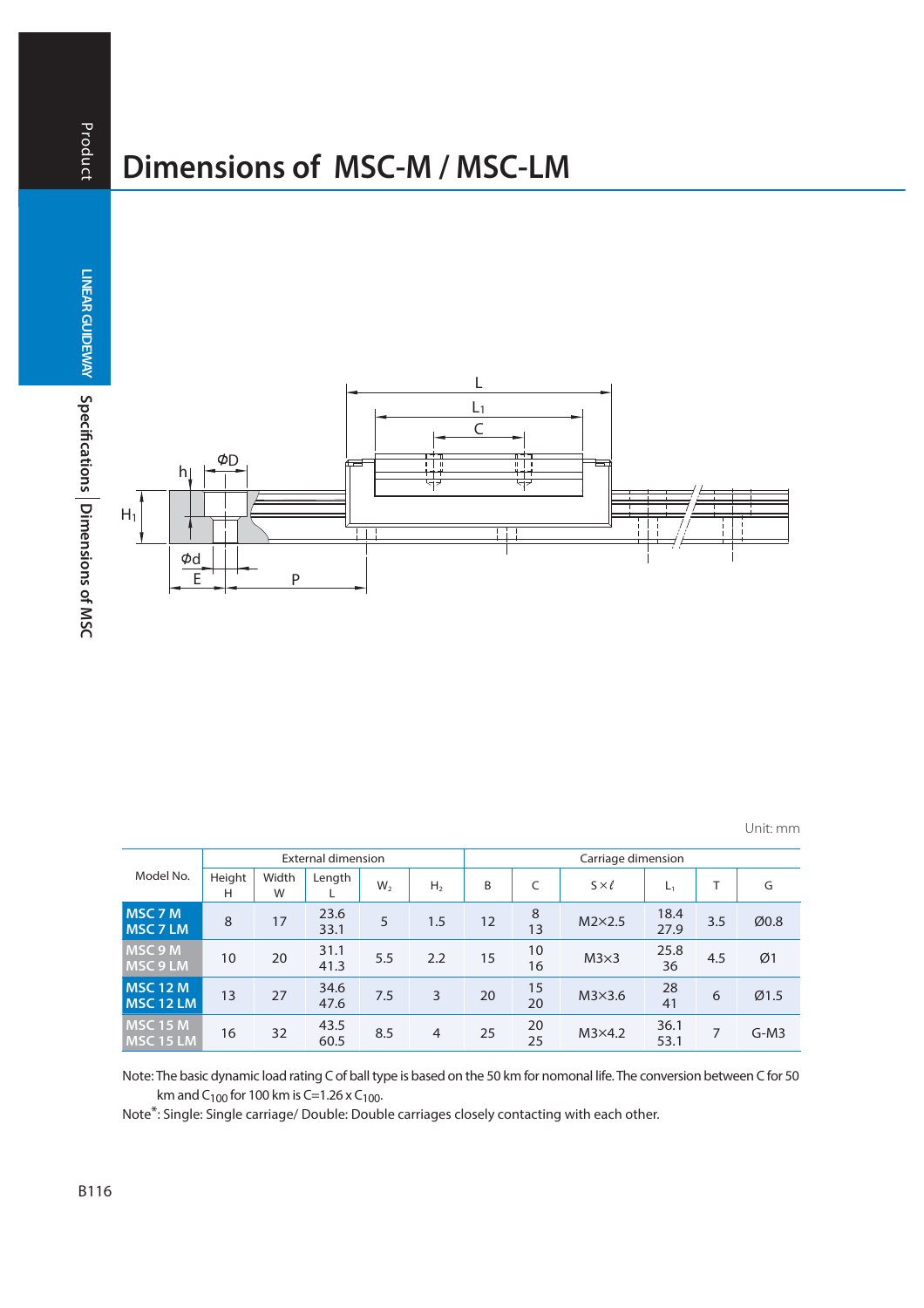

|                                     |                                | Rail dimension |    | Basic load rating |                       |              | Static moment rating | Weight              |                                              |             |                                                              |              |           |      |
|-------------------------------------|--------------------------------|----------------|----|-------------------|-----------------------|--------------|----------------------|---------------------|----------------------------------------------|-------------|--------------------------------------------------------------|--------------|-----------|------|
| Model No.                           | Width                          | Height Pitch   |    | E                 | $D \times h \times d$ | Dynamic      | Static               |                     | M <sub>p</sub><br>N-m<br>Double <sup>*</sup> |             | $M_{\nu}$<br>$N-m$                                           |              | Carriage  | Rail |
|                                     | $W_1$                          | Н,             | P  | std.              |                       | C<br>kN      | C.<br>kN             | Single <sup>*</sup> |                                              |             | Single* Double*                                              | N-m          | g         | kg/m |
| <b>MSC 7 M</b><br><b>MSC 7 LM</b>   | $\overline{0}$<br>$-0.05$      | 4.7            | 15 |                   | 5 4.2×2.3×2.4         | 0.94<br>1.36 | 1.28<br>2.24         | 2.6<br>7.4          | 15.33<br>37.92                               | 2.6<br>7.4  | 15.33<br>37.92                                               | 4.7<br>8.3   | 13<br>18  | 0.22 |
| <b>MSC 9 M</b><br><b>INSC 9 LM</b>  | $\overline{0}$<br>9<br>$-0.05$ | 5.5            |    |                   | 20 7.5 6×3.3×3.5      | 1.71<br>2.52 | 2.24<br>3.92         | 6.1<br>17.4         | 33.46<br>84.63                               | 6.1<br>17.4 | 33.46<br>84.63                                               | 10.8<br>18.8 | 29<br>39  | 0.33 |
| <b>MSC 12 M</b><br><b>MSC 12 LM</b> | $\overline{0}$<br>$-0.05$      | 7.5            | 25 | 10                | $6\times4.5\times3.5$ | 2.62<br>3.77 | 3.52<br>5.72         |                     |                                              |             | 11.4 63.96 11.4 63.96 22.2<br>28.3 141.52 28.3 141.52 36.0   |              | 40<br>60  | 0.63 |
| MSC 15 M                            | 0<br>15                        | 9.5            | 40 |                   | 15 6×4.5×3.5          | 4.52<br>6.47 | 5.70<br>9.26         |                     |                                              |             | 24.7 132.17 24.7 132.17 44.4<br>61.0 295.87 61.0 295.87 72.2 |              | 71<br>100 | 1.02 |

W B

 $M_P$   $M_Y$   $M_R$ 

 $\overline{\mathcal{P}}$ 

G

Ĭ

Ħ

Ź,

 $\overline{\mathbb{F}^n_2}$ 

 $\frac{1}{\phi}$ 

 $W_2$  W<sub>1</sub>

T

 $H_2$ 

H

ᅼ

4-Sx **l**

z

<u>e</u>

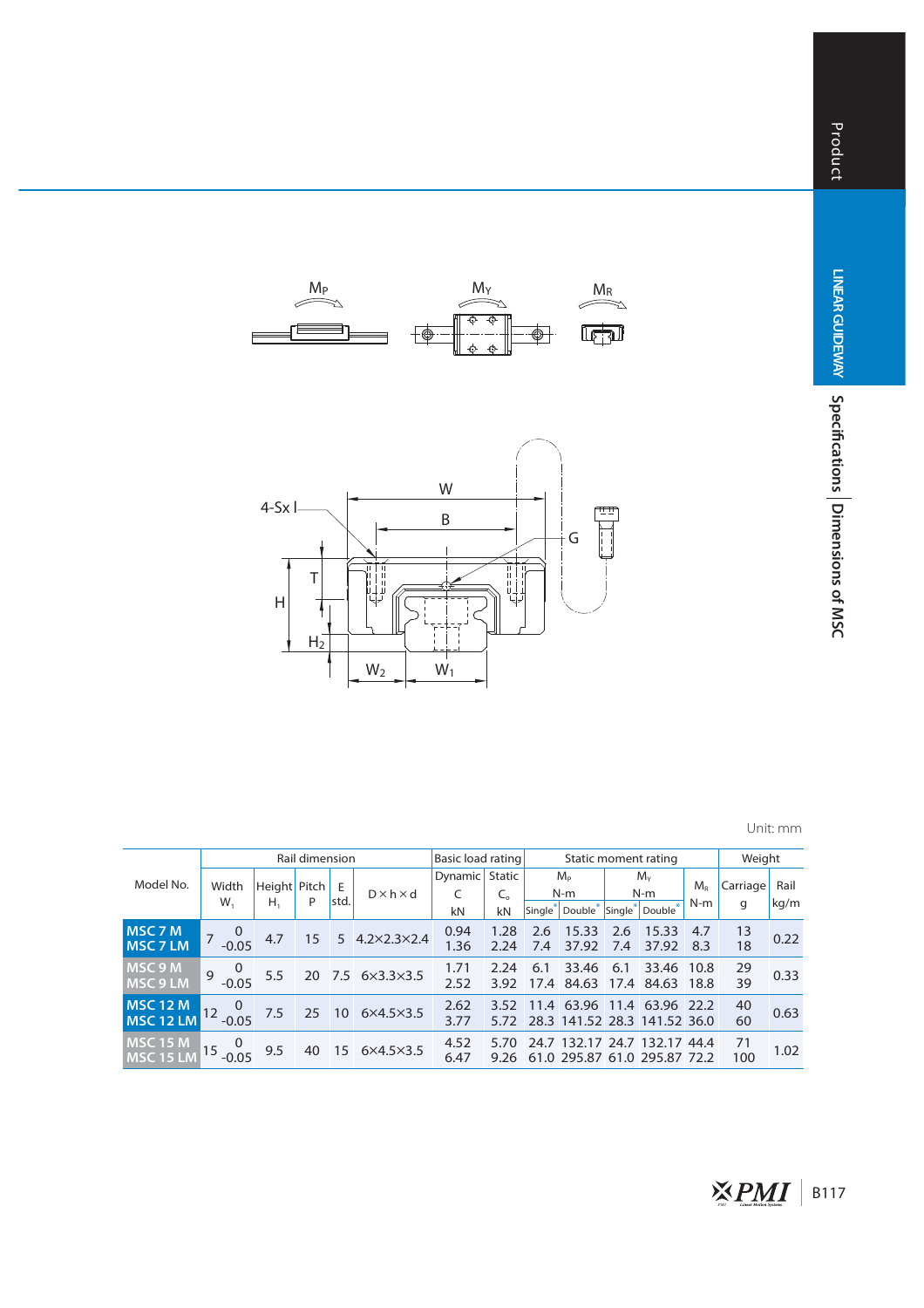# **Dimensions of MSD-M / MSD-LM**

Product

**Dimensions of MSD B118**<br>B118 LINEAR GUIDEWAY Specifications Dimensions of MSD



Unit: mm

| Model No.                         |             |            | <b>External dimension</b> |                |                | Carriage dimension |          |                 |              |     |      |  |  |  |
|-----------------------------------|-------------|------------|---------------------------|----------------|----------------|--------------------|----------|-----------------|--------------|-----|------|--|--|--|
|                                   | Height<br>Н | Width<br>W | Length                    | W <sub>2</sub> | H,             | B                  | C        | $S \times \ell$ | $L_1$        |     | G    |  |  |  |
| MSD 7 M<br><b>MSD7LM</b>          | 9           | 25         | 30.8<br>40.5              | 5.5            | $\overline{2}$ | 19                 | 10<br>19 | $M3\times3$     | 20.6<br>30.3 | 3.9 | Ø1.5 |  |  |  |
| <b>MSD 9 M</b><br><b>MSD 9 LM</b> | 12          | 30         | 38.7<br>50.7              | 6              | 3.7            | 21<br>23           | 12<br>24 | $M3\times3$     | 27.1<br>39.1 | 5   | Ø1.5 |  |  |  |
| <b>MSD 12 M</b><br>MSD 12 LM      | 14          | 40         | 44.5<br>60                | 8              | $\overline{4}$ | 28                 | 15<br>28 | $M3\times4$     | 31.0<br>46.5 | 6   | Ø1.5 |  |  |  |
| MSD 15 M<br><b>MSD 15 LM</b>      | 16          | 60         | 55.5<br>74.5              | 9              | $\overline{4}$ | 45                 | 20<br>35 | $M4\times4.5$   | 40.3<br>59.3 | 7   | Ø1.5 |  |  |  |

Note: The basic dynamic load rating C of ball type is based on the 50 km for nomonal life. The conversion between C for 50 km and C100 for 100 km is C=1.26 x C100.

Note\*: Single: Single carriage/ Double: Double carriages closely contacting with each other.